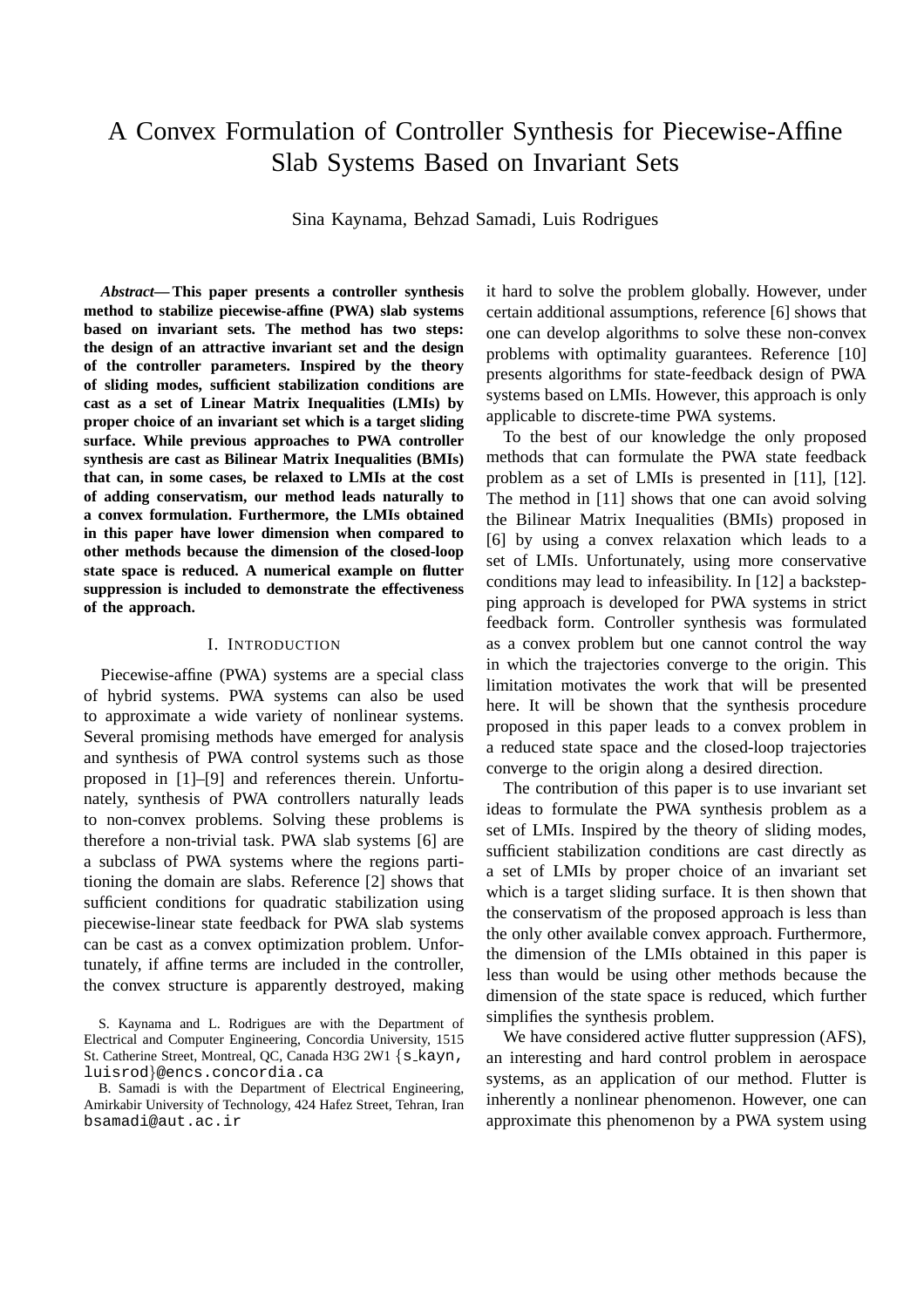for example the method detailed in [4]. Simulation results will show how the method proposed in this paper can actively suppress flutter in a wing section.

This paper is divided into five parts. The problem formulation is presented first. The proposed controller synthesis for PWA systems is explained in section III and then it will be shown in section IV that the proposed approach is less conservative than the other approaches. The proposed method is then applied to AFS in section V. Finally, after showing simulation results, conclusions will be drawn.

# II. PRELIMINARIES

The dynamics of a PWA system can be written as

$$
\dot{x}(t) = A_i x(t) + a_i + B_i u(t), \quad x(t) \in \mathcal{R}_i \quad (1)
$$

where  $x(t) \in \mathbb{R}^n$  is the state,  $u(t) \in \mathbb{R}^p$  the control input and a subset of the state space  $\mathcal{X} \subset \mathbb{R}^n$  is partitioned into M polytopic cells  $\mathcal{R}_i$ ,  $i \in \mathcal{I} = \{1, \dots, M\}$ such that  $\cup_{i=1}^M \overline{\mathcal{R}}_i = \mathcal{X}, \mathcal{R}_i \cap \mathcal{R}_j = \emptyset$  where  $\overline{\mathcal{R}}_i$  denotes the closure of  $\mathcal{R}_i$  (see [4] for generating such partition).

A slab region is defined as

$$
\mathcal{R}_i = \{x \mid \beta_i < \lambda^T x < \beta_{i+1}\} \tag{2}
$$

where  $\lambda \in \mathbb{R}^n$ ,  $\lambda \neq 0$  and  $\beta_i$ ,  $\beta_{i+1} \in \mathbb{R}$ ,  $i = 1, ..., M$ . The slab region  $\mathcal{R}_i$  can also be cast as a degenerate ellipsoid

$$
\mathcal{R}_i = \{x \mid ||L_ix + l_i|| < 1\}
$$
 (3)

where

$$
L_i = 2\lambda^T / (\beta_{i+1} - \beta_i),\tag{4}
$$

$$
l_i = -(\beta_{i+1} + \beta_i) / (\beta_{i+1} - \beta_i).
$$
 (5)

A PWA system whose regions are slabs is called a PWA slab system, ref [6]. Using a PWA control input of the form

$$
u = K_i x(t) + k_i, \quad x(t) \in \mathcal{R}_i \tag{6}
$$

into system (1) yields the closed-loop dynamics

$$
\dot{x}(t) = \overline{A}_i x(t) + \overline{a}_i, \quad x(t) \in \mathcal{R}_i,
$$
 (7)

where

$$
\overline{A}_i = A_i + B_i K_i, \quad \overline{a}_i = a_i + B_i k_i \tag{8}
$$

The following lemma gives sufficient conditions for asymptotic stability of closed-loop PWA slab systems.

*Lemma 1: [6]* Consider the PWA slab system (1). If there exist  $Q = Q^T > 0$ ,  $\alpha > 0$ ,  $\mu_i > 0$  satisfying

$$
\Omega_{i0} + \alpha Q < 0 \qquad \text{if } 0 \in \overline{\mathcal{R}}_i,\tag{9}
$$

$$
\Omega_i = \begin{bmatrix} \Omega_{i1} & \Omega_{i2} \\ \Omega_{i3} & \Omega_{i4} \end{bmatrix} < 0
$$
 otherwise (10)

where

$$
\Omega_{i0} = \overline{A}_i Q + Q \overline{A}_i^T
$$
  
\n
$$
\Omega_{i1} = \overline{A}_i Q + Q \overline{A}_i^T + \alpha Q - \mu_i \overline{a}_i \overline{a}_i^T
$$
  
\n
$$
\Omega_{i2} = -\mu_i \overline{a}_i l_i^T + Q L_i^T
$$
  
\n
$$
\Omega_{i3} = -\mu_i l_i \overline{a}_i^T + L_i Q
$$
  
\n
$$
\Omega_{i4} = \mu_i (1 - l_i l_i^T)
$$

with  $L_i$  and  $l_i$  defined in (4) and (5), then the origin is an exponentially stable equilibrium point.

*Proof:* See reference [6].

Note that the constraint (10) is nonconvex. The nonconvexity of BMIs (10) is due to the existence of the term

$$
-\mu_i \overline{a}_i \overline{a}_i^T \tag{11}
$$

which includes a product of unknown gains  $k_i$ . Therefore controller synthesis for PWA slab systems is a non-convex problem. The method proposed in [11], shows that one can avoid solving the BMIs (10) by ignoring the negative definite term (11), which is a convex relaxation. Note that, conditions of Lemma 1 are sufficient conditions and therefore conservatism has been already introduced to the problem and by ignoring the negative definite term (11), [11] adds more conservatism to the problem. Unfortunately, the resulting conditions may lead to infeasibility. Motivated by the drawbacks of existing methods, the next section presents a convex formulation of the synthesis problem using an invariant set approach.

#### III. CONTROLLER SYNTHESIS

Consider the following class of PWA slab systems

$$
\dot{x}(t) = A_i x(t) + a_i + \begin{bmatrix} 0 \\ B_{2_i} \end{bmatrix} u(t), \quad x(t) \in \mathcal{R}_i \quad (12)
$$

where  $u \in \mathbb{R}^p$ ,  $B_{2_i} \in \mathbb{R}^{m \times p}$  and  $m \in \mathcal{M}$  =  $\{1, \dots, n-1\}$ . In other words, any PWA system belongs to the mentioned class as long as there exists at least one zero row in its B matrix structure.

We can rewrite equations (12) in the following form

$$
\begin{bmatrix} \dot{x}_1 \\ \dot{x}_2 \end{bmatrix} = \begin{bmatrix} A_{11_i} & A_{12_i} \\ A_{21_i} & A_{22_i} \end{bmatrix} \begin{bmatrix} x_1 \\ x_2 \end{bmatrix} + \begin{bmatrix} a_{1_i} \\ a_{2_i} \end{bmatrix} + \begin{bmatrix} 0 \\ B_{2_i} \end{bmatrix} u, x(t) \in \mathcal{R}_i
$$
\n(13)

where  $x_1 \in \mathbb{R}^{n-m}$ ,  $x_2 \in \mathbb{R}^m$ . Assume further that in this class of PWA systems, the slab regions are only functions of  $x_1$ . Therefore, the definition of slab regions (3) can be rewritten as

$$
\mathcal{R}_{i} = \{x \mid ||L_{i}x + l_{i}|| = ||[L_{1i} \quad 0] \quad x + l_{i}||
$$
  
=  $||L_{1i}x_{1} + l_{i}|| < 1\}$  (14)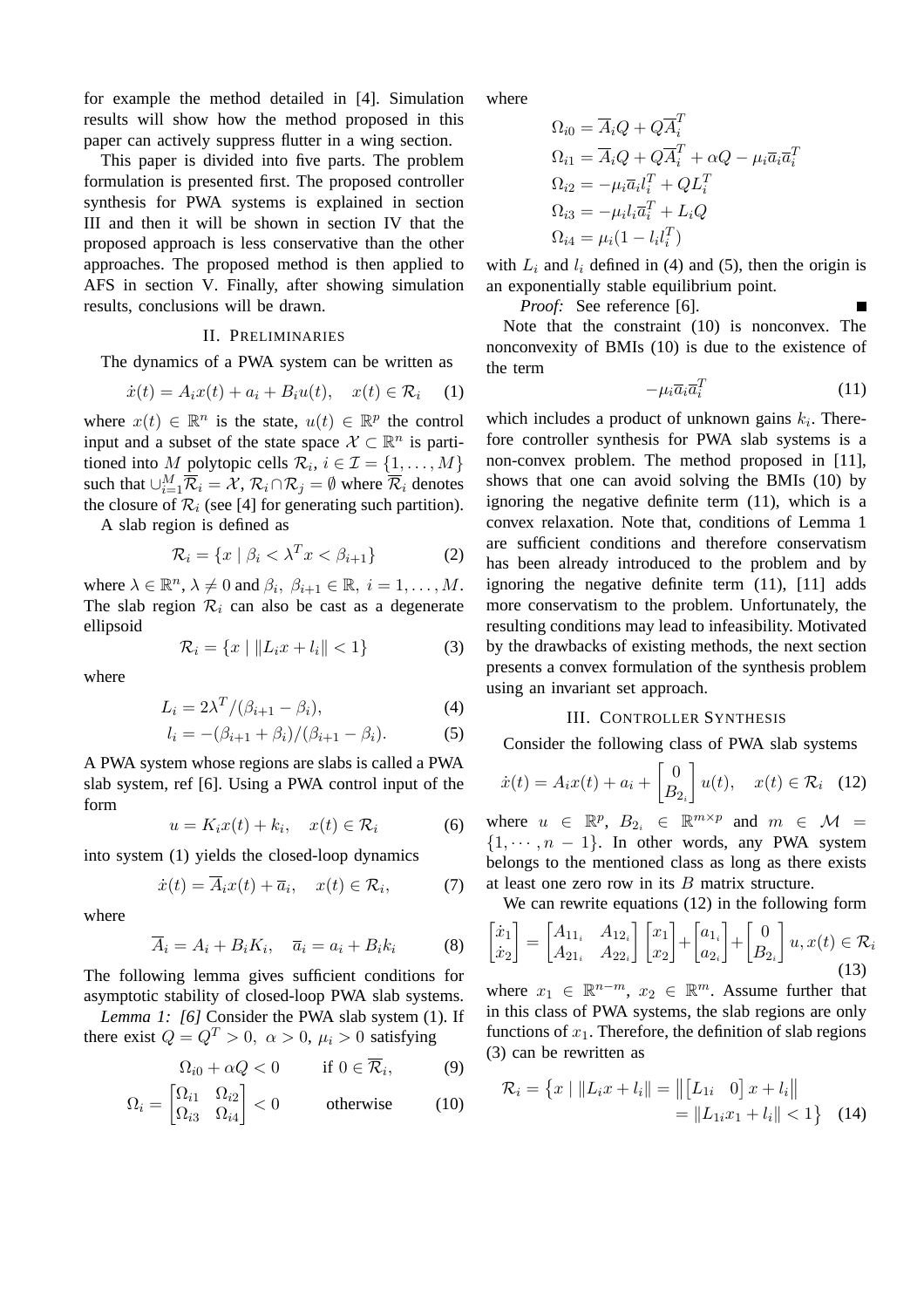where  $L_{1i}^T \in \mathbb{R}^{n-m}$ .

*Remark 1:* Note that when the slab regions are a function of  $x_2$ , no state linear transformation can make the system fall into the class (13).

This paper proposes a new method to formulate PWA controller synthesis for system (13) as a convex feasibility problem. The main result is presented in the next theorem.

*Theorem 1:* Given with invertible matrix  $S_2B_{2_i}$ , the PWA controller

$$
u = -(S_2 B_{2_i})^{-1} [S_1 (A_{11_i} x_1 + A_{12_i} x_2 + a_{1_i})
$$
  
+  $S_2 (A_{21_i} x_1 + A_{22_i} x_2 + a_{2_i})$   
+  $\gamma \frac{S_1 x_1 + S_2 x_2}{\|S_1 x_1 + S_2 x_2\|},$  (15)

for  $x \in \mathcal{R}_i$ ,  $i = 1, ..., M$ , exponentially stabilizes system (13) if given  $\gamma > 0$  and  $\alpha > 0$ , there exist  $Q = Q^T > 0$ ,  $\mu_i > 0$ , and  $Y = S_1 Q$ , satisfying the following LMIs

$$
\omega_{i0} + \alpha Q < 0 \qquad \text{if } 0 \in \overline{\mathcal{R}}_i,\qquad(16)
$$

$$
\omega_i = \begin{bmatrix} \omega_{i1} & \omega_{i2} \\ \omega_{i3} & \omega_{i4} \end{bmatrix} < 0
$$
 otherwise (17)

$$
\omega_{i0} = A_{11_i}Q + QA_{11_i}^T - A_{12_i}S_2^{\dagger}Y - Y^T(S_2^{\dagger})^T A_{12_i}^T
$$
  
\n
$$
\omega_{i1} = A_{11_i}Q + QA_{11_i}^T - A_{12_i}S_2^{\dagger}Y - Y^T(S_2^{\dagger})^T A_{12_i}^T
$$
  
\n
$$
+ \alpha Q - \mu_i a_{1_i}a_{1_i}^T
$$
  
\n
$$
\omega_{i2} = -\mu_i a_{1_i}l_i^T + QL_{1i}^T
$$
  
\n
$$
\omega_{i3} = -\mu_i l_i a_{1i}^T + L_{1i}Q
$$
  
\n
$$
\omega_{i4} = \mu_i (1 - l_i l_i^T)
$$

where

$$
S_2^{\dagger} = S_2^T (S_2 S_2^T)^{-1}
$$
\n(18)

\nconsider a surface of the form

*Proof:* Consider a surface of the form

$$
\sigma(x) = Sx = 0 \tag{19}
$$

where

$$
S = \begin{bmatrix} S_1 & S_2 \end{bmatrix} \tag{20}
$$

with  $S_1 \in \mathbb{R}^{p \times (n-m)}$  and  $S_2 \in \mathbb{R}^{p \times m}$ . In order to make  $\sigma(x) = 0$  an attractive invariant set, we define a candidate Lyapunov function of the form

$$
V(\sigma(x)) = \frac{1}{2}\sigma^T(x)\sigma(x). \tag{21}
$$

Note that, although  $V(\sigma(x))$  is implicitly based on  $x(t)$ , it is not a Lyapunov function for x, but it is rather a Lyapunov function for  $\sigma(x)$ . As a function of  $\sigma(x)$ ,  $V(\sigma(x))$  is obviously positive definite because it is a norm. In order to have finite-time convergence to  $\sigma(x) = 0$ , according to [13] and [14] one needs to ensure

$$
\dot{V}(\sigma(x)) \le -\mu \|\sigma(x)\| \tag{22}
$$

where  $\mu > 0$ . Note that the Lie derivative of the Lyapunov function in (21) is

$$
\dot{V}(\sigma(x)) = \frac{\partial V(\sigma(x))}{\partial \sigma(x)} \dot{\sigma}(x) = \sigma^T(x) \dot{\sigma}(x). \tag{23}
$$

Designing  $\sigma(x)$  such that

$$
\dot{\sigma}(x) = -\gamma \left( \frac{\sigma(x)}{\|\sigma(x)\|} \right) \tag{24}
$$

with  $\gamma \geq \mu > 0$ , the decreasing rate of the Lyapunov function in (21) will be

$$
\dot{V}(\sigma(x)) = -\gamma \sigma^T(x) \left( \frac{\sigma(x)}{\|\sigma(x)\|} \right)
$$
  
= -\gamma \|\sigma(x)\| \le -\mu \|\sigma(x)\|, (25)

which verifies  $(22)$ . Using  $(13)$ ,  $(19)$  and  $(20)$  we can write

$$
\dot{\sigma}(x) = S\dot{x} = S_1(A_{11_i}x_1 + A_{12_i}x_2 + a_{1i}) + S_2(A_{21_i}x_1 + A_{22_i}x_2 + a_{2i}) + (S_2B_{2i})u
$$
 (26)

Since  $S_2 B_{2i}$  is invertible, the control law (15) ensures that (25) is verified and therefore makes the target surface  $\sigma(x) = 0$  an attractive invariant set. We now show that the trajectories converge to this target surface in finite time. Observe that (25) is equivalent to

$$
\dot{V}(\sigma(x)) = -\gamma \sqrt{2} V^{\frac{1}{2}}(\sigma(x))
$$
\n(27)

for the Lyapunov function defined in (21). This is a differential equation. Assuming  $V(\sigma(x(t_0)))$  as the initial condition, the solution to (27) can be found as

$$
V^{\frac{1}{2}}(\sigma(x(t))) = V^{\frac{1}{2}}(\sigma(x(t_0))) - \frac{\sqrt{2}\gamma}{2}(t - t_0). \quad (28)
$$

One now can see that

$$
\exists t_c \in \mathbb{R}, \quad \text{such that} \quad V(\sigma(x(t_c))) = 0 \tag{29}
$$

where  $t_c \geq t_0$  is the finite time of convergence to the surface. In fact, replacing  $V(\sigma(x(t_c))) = 0$  in (28) yields

$$
t_c = \sqrt{2}\gamma^{-1}V^{\frac{1}{2}}(\sigma(x(t_0))) + t_0.
$$
 (30)

Furthermore, the differential equation (27) implies that

$$
\dot{V}(\sigma(x(t_c))) = -\gamma \sqrt{2} V^{\frac{1}{2}}(\sigma(x(t_c))) = 0, \qquad (31)
$$

which yields

$$
V^{\frac{1}{2}}(\sigma(x(t))) = 0, \qquad \forall t > tc \qquad (32)
$$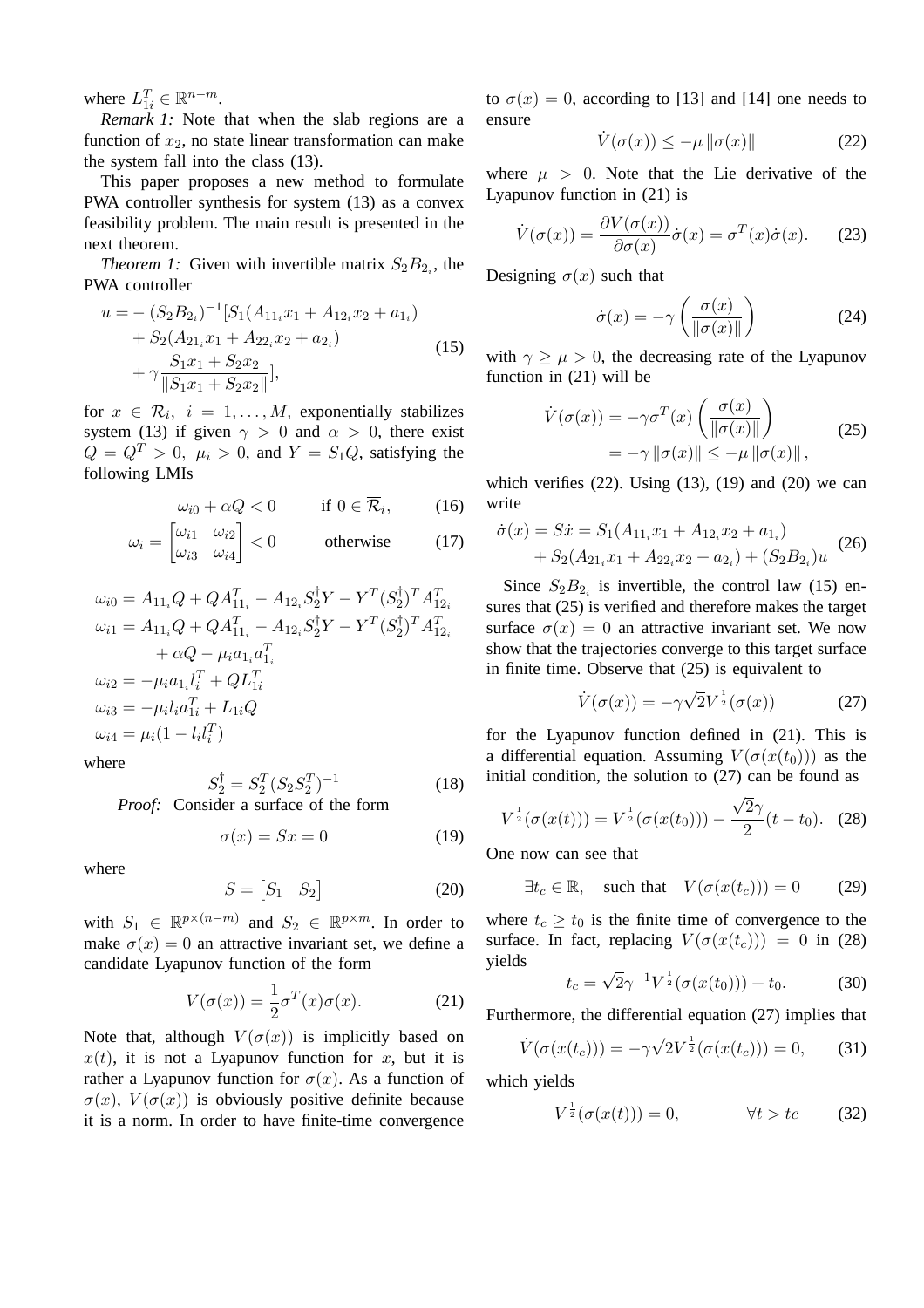and therefore

$$
V(\sigma(x(t))) = 0, \qquad \forall t \geq tc. \tag{33}
$$

Since the trajectories converge in finite time to the surface  $\sigma(x) = 0$  and remain on that surface for all future times, using (19) and (20), for  $t \geq t_c$  we can write

$$
S_1 x_1 + S_2 x_2 = 0. \t\t(34)
$$

Assuming

$$
x_2 = S_2^T Z \tag{35}
$$

where  $Z \in \mathbb{R}^p$ , we can rewrite (34) as

$$
Z = -(S_2 S_2^T)^{-1} S_1 x_1 \tag{36}
$$

Hence

$$
x_2 = -S_2^{\dagger} S_1 x_1 \tag{37}
$$

where

$$
S_2^{\dagger} = S_2^T (S_2 S_2^T)^{-1} \tag{38}
$$

is the pseudo-inverse of the matrix  $S_2$ . Therefore, using (34) and (37) we can rewrite the dynamics of the PWA system (13) for  $t \geq t_c$  as

$$
x_2 = -S_2^{\dagger} S_1 x_1 \tag{39}
$$

$$
\dot{x}_1 = (A_{11_i} - A_{12_i} S_2^{\dagger} S_1) x_1 + a_{1_i}, \quad x \in \mathcal{R}_i. \tag{40}
$$

Due to (39), if  $x_1(t)$  exponentially converges to the origin, then  $x_2(t)$  will also exponentially converge to the origin. Therefore, exponential stability of the reduced order system (40) ensures that the PWA slab system (13) is exponentially stable under the control law (15). However, exponential stability of the reduced order system  $(40)$  is guaranteed if the LMIs  $(16)$ – $(17)$ hold, based on Lemma 1 using

$$
\overline{A}_i := (A_{11_i} - A_{12_i} S_2^{\dagger} S_1) \tag{41}
$$

$$
\overline{a}_i := a_{1_i} \tag{42}
$$

This finishes the proof

*Remark 2:* As one can see, Theorem 1 results in a set of LMIs. Moreover no relaxation is used in the proof. In fact since (42) is always a constant vector (in each region), the term (11) is known, which makes the problem convex.

*Remark 3:* Note that the conditions of Theorem 1 are not influenced by the choice of  $S_2$  and therefore  $S_2$  can be any arbitrary matrix as long as (18) exists.

*Remark 4:* Theorem 1 reduces the complexity of the LMIs that must be solved because transforming the closed-loop stability problem for system (13) into a stability problem for system (40) makes the dimension of the closed-loop state space smaller than the dimension of the open-loop state-space. The other methods in the literature of continuous-time PWA systems do not perform this transformation and therefore are more complex because of two reasons: i) they lead to BMIs and ii) the dimension of the state space is larger.

*Remark 5:* Note that the dimension of the sliding surface  $(19)$  depends on the number of the inputs, p. In other words, the more inputs that the systems has, the less dimension the sliding surface will have. For instance, for a second order system with two inputs, the sliding surface will be a point, while if there was only one input the sliding surface would be a line. Since the number of the inputs does not directly affect the derivation of the control laws and they only affect the dimension of the sliding surface, stability of the systems might be preserved even in case of the failure of some inputs to the system.

*Remark 6:* Stability of system (40) might also be achieved with piecewise Lyapunov function. However, note that both piecewise and global Lyapunov functions are used for slab systems and they both are sufficient conditions, see [6].

# IV. CONSERVATISM OF THE APPROACH AND **COMPARISON**

As it was mentioned in the previous sections, relaxation approach in [11] shows that one can avoid solving BMIs (10) by ignoring the negative definite term (11). The following lemma gives sufficient conditions for asymptotic stability of closed-loop PWA slab system (1) using relaxation method.

*Lemma 2: [11]* Consider PWA slab system (1) and PWA state feedbacks (6), if there exist  $P = P^T >$ 0,  $\epsilon > 0$ ,  $\zeta_i > 0$  satisfying

$$
\Gamma_{i0} + \epsilon P < 0 \qquad \text{if } 0 \in \overline{\mathcal{R}}_i,\tag{43}
$$

$$
\Gamma_i = \begin{bmatrix} \Gamma_{i1} & \Gamma_{i2} \\ \Gamma_{i3} & \Gamma_{i4} \end{bmatrix} < 0
$$
 otherwise (44)

where

$$
\Gamma_{i0} = \overline{A}_i P + P \overline{A}_i^T
$$
  
\n
$$
\Gamma_{i1} = \overline{A}_i P + P \overline{A}_i^T + \epsilon P
$$
  
\n
$$
\Gamma_{i2} = -\zeta_i \overline{a}_i l_i^T + P L_i^T
$$
  
\n
$$
\Gamma_{i3} = -\zeta_i l_i \overline{a}_i^T + L_i P
$$
  
\n
$$
\Gamma_{i4} = \zeta_i (1 - l_i l_i^T)
$$

with  $L_i$ ,  $l_i$ ,  $A_i$  and  $\overline{a}_i$  defined in (4), (5), and (8), then the origin is an exponentially stable equilibrium point. *Proof:* See reference [11].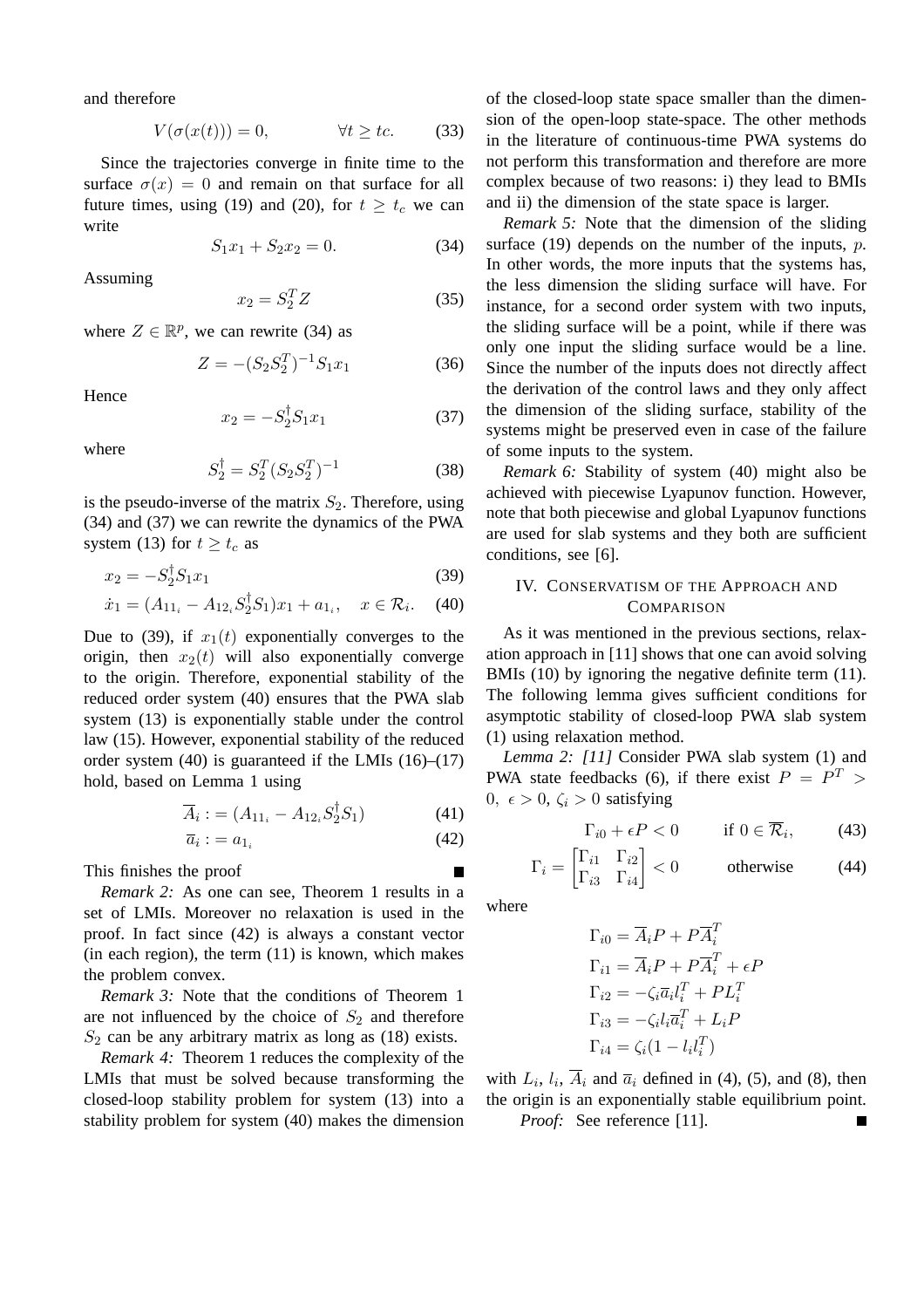Therefore, using relaxation approach, one might be able to control (12) by using PWA state feedbacks (6). Note that, Theorem 1 and Lemma 2 use sufficient conditions of Lemma 1 and consequently, they both are conservative approaches. However, the following theorem shows that the proposed approach is less conservative than relaxation approach for PWA slab system (12).

*Theorem 2:* For every  $P = P^T > 0, \ \epsilon > 0, \ \zeta_i > 0$ satisfying (43), (44) and stabilizing PWA system (12) with PWA state feedbacks (6), there exist  $Q = Q^T$ 0,  $\alpha > 0$ ,  $\mu_i > 0$  and  $Y = S_1 Q$  satisfying (16), (17) and stabilizing (12) with PWA state feedbacks (15). The reverse is not true.

*Proof:* Suppose (43) and (44) hold. Since Γ is negative definite and symmetric,  $\Gamma_{i_1}$ , the leading principal minor of  $\Gamma$  must also be negative definite:

$$
\Gamma_{i_1} = \overline{A}_i P + P \overline{A}_i^T + \epsilon P < 0
$$

or equivalently

$$
\Gamma_{i_1} = A_i P + B_i H + H^T B_i^T + P A_i^T + \epsilon P < 0 \tag{45}
$$
\nwhere

where

$$
H=K_iP.
$$

One can rewrite  $P$  as in the following

$$
P = \begin{bmatrix} P_{11} & P_{12} \\ P_{21} & P_{22} \end{bmatrix} \tag{46}
$$

where  $P_{11} = P_{11}^T \in \mathbb{R}^{(n-m)\times(n-m)} > 0$ ,  $P_{12} = P_{21}^T \in \mathbb{R}^{(n-m)\times(m)}$ , and  $P_{22} = P_{22}^T \in \mathbb{R}^{m\times m}$ . Therefore, (45) can be rewritten as

$$
\Gamma_{i_1} = \begin{bmatrix} A_{11_i} P_{11} + A_{12_i} P_{21} & A_{11_i} P_{12} + A_{12_i} P_{22} \\ A_{21_i} P_{11} + A_{22_i} P_{21} & A_{21_i} P_{12} + A_{22_i} P_{22} \end{bmatrix} + \begin{bmatrix} A_{11_i} P_{11} + A_{12_i} P_{21} & A_{11_i} P_{12} + A_{12_i} P_{22} \\ A_{21_i} P_{11} + A_{22_i} P_{21} & A_{21_i} P_{12} + A_{22_i} P_{22} \end{bmatrix}^T + \begin{bmatrix} 0 \\ B_{2_i} H \end{bmatrix} + \begin{bmatrix} 0 \\ B_{2_i} H \end{bmatrix}^T + \epsilon \begin{bmatrix} P_{11} & P_{12} \\ P_{21} & P_{22} \end{bmatrix} < 0.
$$
\n(47)

Note that,  $\Gamma_{i_1}$  is symmetric. Therefore if (47) holds, then the leading principal minor of  $\Gamma_{i_1}$  must also be negative definite. Hence:

$$
A_{11_i}P_{11} + A_{12_i}P_{21} + P_{11}^T A_{11_i}^T + P_{21}^T A_{12_i}^T + \epsilon P_{11} < 0 \tag{48}
$$

or equivalently there exist  $\epsilon > 0$ ,  $P_{11}$  and  $P_{21}$  that make (48) and as a result (47) and (45), negative definite. Now by defining

$$
Q = P_{11}, \qquad Y = -S_2 P_{21} \quad \text{and} \qquad \alpha = \epsilon \quad (49)
$$

or equivalently by substituting  $P_{11}$ ,  $P_{21}$  and  $\epsilon$  by  $Q$ ,  $-S_2^{\dagger} \hat{Y}$  and  $\alpha$ , respectively,

$$
A_{11_i}Q + QA_{11_i}^T - A_{12_i}S_2^{\dagger}Y - Y^T(S_2^{\dagger})^T A_{12_i}^T + \alpha Q < 0
$$
\n(50)

and therefore  $\omega_{i1}$ , the leading principal minor of the symmetric matrix  $\omega$  in (17) will be negative definite or

$$
\omega_{i1} = A_{11_i}Q + QA_{11_i}^T - A_{12_i}S_2^{\dagger}Y - Y^T(S_2^{\dagger})^T A_{12_i}^T + \alpha Q - \mu_i a_{1_i} a_{1_i}^T < 0
$$
\n(51)

since  $-\mu_i a_{1_i} a_{1_i}^T < 0$  with

$$
\mu_i = \zeta_i > 0. \tag{52}
$$

Therefore, for any solution to LMIs (43) and (44), using (49), (51) and (52) there will also be a solution to LMIs (16) and (17). This finishes the first part of the proof.

Now consider the following simple second order PWA slab system belongs to  $(12)$  or  $(13)$ :

$$
\dot{x} = \begin{bmatrix} -1 & 0 \\ 0 & -1 \end{bmatrix} x + \begin{bmatrix} 1 \\ 1 \end{bmatrix} + \begin{bmatrix} 0 \\ 1 \end{bmatrix} u \quad \text{if } x \in \mathcal{R}_1, \text{ (53)}
$$
\n
$$
\dot{x} = \begin{bmatrix} 1 & 0 \\ 0 & 1 \end{bmatrix} x + \begin{bmatrix} 1 \\ 1 \end{bmatrix} + \begin{bmatrix} 0 \\ 1 \end{bmatrix} u \quad \text{otherwise (54)}
$$

where

$$
\mathcal{R}_1 = \{ x \in \mathbb{R}^2 \mid -2 < x_1 < 2 \}.
$$

Stability of closed-loop PWA system (53) and (54) with PWA state feedbacks (6) can not be achieved by relaxation method. In other words, conditions of Lemma 2 for such a system are not satisfied with any  $P = P<sup>T</sup> > 0$ ,  $\epsilon > 0$ ,  $\zeta_i > 0$ . One can simply verify this fact by examining (48) which is the leading principal minor of the  $\Gamma_{i1}$ . Rewriting (48) for closed-loop PWA system (54) with the controller defined in (6) yields

$$
(2+\epsilon)P_{11} < 0 \tag{55}
$$

with

$$
A_{11_i} = 1
$$
,  $A_{12_i} = 0$  and  $P_{11} = P_{11}^T > 0$ .

Since  $\epsilon > 0$ , (55) implies

$$
P_{11} < 0 \tag{56}
$$

which contradicts with the positive definiteness of  $P_{11}$ . However, assuming

$$
\alpha = 1,
$$
\n $\mu_i = 3$  and  $Q = 0.5,$ \n(57)

we will have

$$
\omega_{i0} + \alpha Q = -0.5 < 0 \qquad \text{if} \qquad x \in \mathcal{R}_1 \tag{58}
$$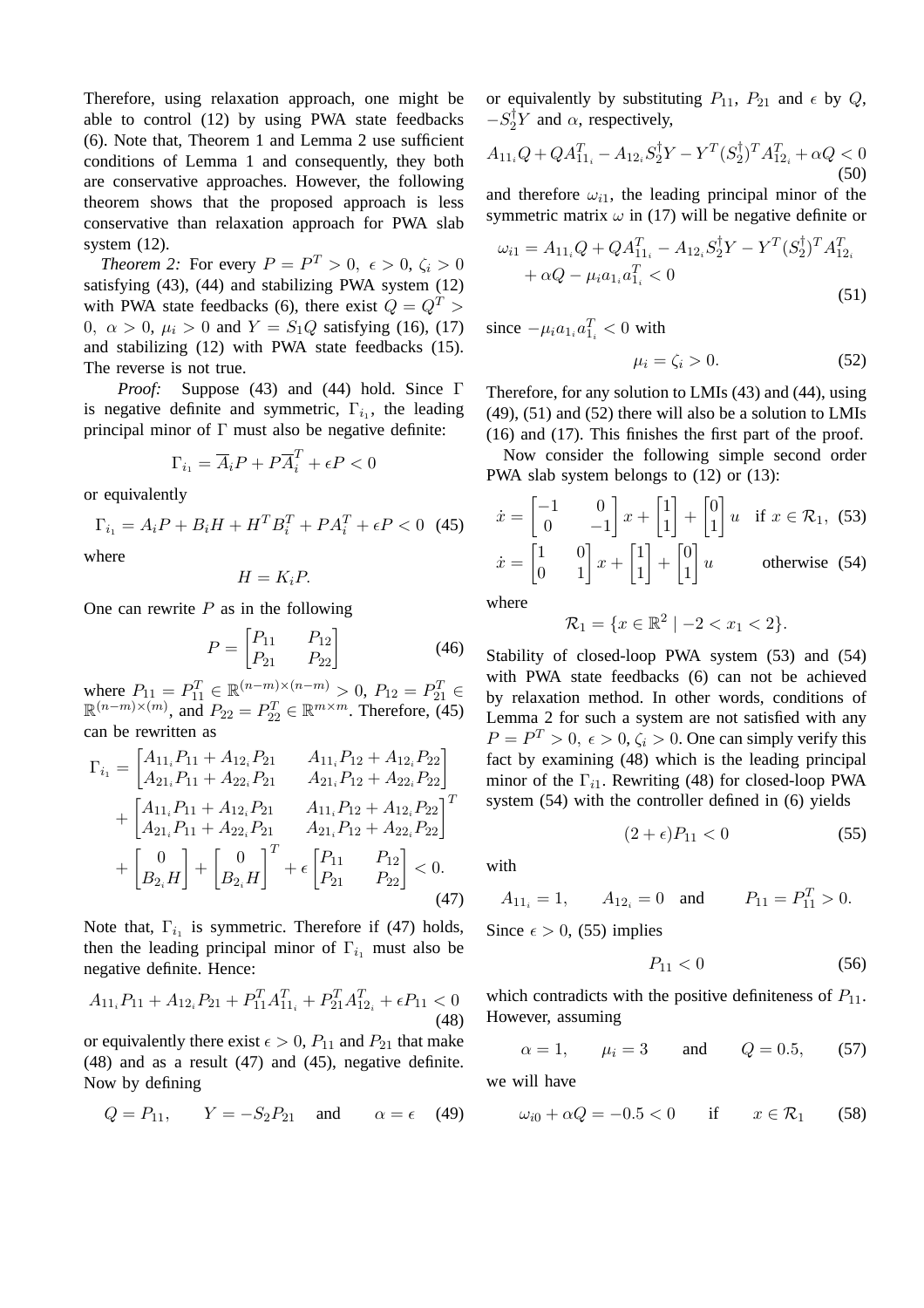$$
\omega_{i1} = -1.5 < 0 \qquad \text{for} \qquad x \notin \mathcal{R}_1. \tag{59}
$$

Note that, since  $\omega_i$  is a symmetric matrix, (59) validates (16). Therefore conditions of (16) and (17) are satisfied. This counterexample finishes the proof.

## V. APPLICATION TO ACTIVE FLUTTER SUPRESSION

In this section, we consider the problem of Active Flutter Suppression (AFS) to demonstrate how the proposed method works. The flutter model is taken from [15] and is given by

$$
\dot{x} = \begin{bmatrix} 0 & I \\ -M^{-1}(K_0 + K_\mu) & -M^{-1}(C_0 + C_\mu) \end{bmatrix} x \n+ \begin{bmatrix} 0 & I \\ -M^{-1} \begin{bmatrix} 0 \\ x_2 k_\alpha(\alpha) \end{bmatrix} \end{bmatrix} + \begin{bmatrix} 0 \\ \mu M^{-1} \end{bmatrix} B u
$$
\n(60)

1

.

where

$$
C_{\mu} = \begin{bmatrix} \rho U b C_{L\alpha} & \rho U b^2 C_{L\alpha} (\frac{1}{2} - a) \\ \rho U b^2 C_{m\alpha} & -\rho U b^3 C_{m\alpha} (\frac{1}{2} - a) \end{bmatrix}
$$
  
\n
$$
C_0 = \begin{bmatrix} C_h & 0 \\ 0 & C_{\alpha} \end{bmatrix}
$$
  
\n
$$
M = \begin{bmatrix} m & mx_{\alpha}b \\ mx_{\alpha}b & I_{\alpha} \end{bmatrix}
$$
  
\n
$$
K_0 = \begin{bmatrix} k_h & 0 \\ 0 & 0 \end{bmatrix}
$$
  
\n
$$
K_{\mu} = \begin{bmatrix} 0 & \rho U^2 b C_{L\alpha} \\ 0 & -\rho U^2 b^2 C_{m\alpha} \end{bmatrix}
$$
  
\n
$$
B = \begin{bmatrix} -\rho b C_{L\beta_1} & -\rho b C_{L\beta_2} \\ \rho b^2 C_{m\beta_1} & \rho b^2 C_{m\beta_2} \end{bmatrix} U^2
$$

U is the airspeed,  $C_{L\alpha}$  and  $C_{m\alpha}$  are aerodynamic lift and moment coefficients,  $\rho$  is the air density,  $C_{L\beta}$ and  $C_{m\beta}$  are lift and moment coefficients per control surface deflection, respectively,  $m$  is the mass of the airfoil,  $I_{\alpha}$  is the mass moment of inertia about the elastic axis,  $C_h$  and  $C_\alpha$  are plunge and pitch structural damping coefficients, respectively, and  $L$  and  $M$  are the aerodynamic lift and moment about the elastic axis. Structural stiffness is represented by  $k_h$  and  $k_\alpha$  for plunge and pitch motions, respectively. The source of nonlinearity is the torsional stiffness, which is

$$
k_{\alpha}(\alpha) = k_{\alpha_0} + k_{\alpha_1}(\alpha) + k_{\alpha_2}(\alpha^2) + k_{\alpha_3}(\alpha^3) + k_{\alpha_4}(\alpha^4)
$$
\n(61)

All the model parameters are taken from [15] and are available in Appendix I. A controller is now designed for a PWA approximation of the system (60). Therefore, first we approximate the AFS nonlinear system by a PWA model using the method explained in [4]. The slab regions used for the approximation are defined by

$$
\mathcal{R}_1 = \{x \in \mathbb{R}^4 \mid 0.6 < x_2 = \alpha < 1\}
$$
\n
$$
\mathcal{R}_2 = \{x \in \mathbb{R}^4 \mid -1 < x_2 = \alpha < -0.6\}
$$
\n
$$
\mathcal{R}_3 = \{x \in \mathbb{R}^4 \mid -0.6 < x_2 = \alpha < -0.2\}
$$
\n
$$
\mathcal{R}_4 = \{x \in \mathbb{R}^4 \mid -0.2 < x_2 = \alpha < 0.2\}
$$
\n
$$
\mathcal{R}_5 = \{x \in \mathbb{R}^4 \mid 0.2 < x_2 = \alpha < 0.6\}.
$$

The dynamic equations in all regions will not be presented here for lack of space but, for example, the equations of the PWA model for AFS in  $\mathcal{R}_5$  are

$$
\dot{x} = \begin{bmatrix}\n0 & 0 & 1 & 0 \\
0 & 0 & 0 & 1 \\
-293.27 & 2272.13 & -5.90 & -0.40 \\
1885.94 & -69573.59 & 34.72 & 2.47\n\end{bmatrix} x
$$
\n
$$
+ \begin{bmatrix}\n0 \\
0 \\
-471.47 \\
13972.34\n\end{bmatrix} + \begin{bmatrix}\n0 & 0 \\
0 & 0 \\
-7606.78 & -7642.55 \\
14250.44 & 9021.92\n\end{bmatrix} u.
$$
\n(62)

This approximation belongs to the class of PWA systems defined in (12). To design a controller, we first define the parameters

$$
\gamma = 2 \qquad \alpha = 0.01. \tag{63}
$$

Note that, in this problem,  $S_2$  can be any arbitrary square matrix of order two as long as  $S_2B_{2i}$  is invertible. For the simplicity we define

$$
S_2 = B_{2_5}^{-1} = \begin{bmatrix} 0.0002 & 0.0002 \\ -0.0004 & -0.0002 \end{bmatrix}
$$
 (64)

Using these parameters and solving LMIs (16) and (17), the matrix  $S_1$  is obtained as

$$
S_1 = \begin{bmatrix} 0.00017 & -0.0198 \\ -0.0017 & 0.0320 \end{bmatrix}.
$$
 (65)

Therefore the sliding surface defined in (19) for the AFS problem is

$$
\sigma(x) = \begin{bmatrix} 0.0017 & -0.0198 & 0.0002 & 0.0002 \\ -0.0017 & 0.0320 & -0.0004 & -0.0002 \end{bmatrix} x.
$$
\n(66)

After computing  $\sigma(x)$  and using (15), we are able to derive control laws for all five regions. For example the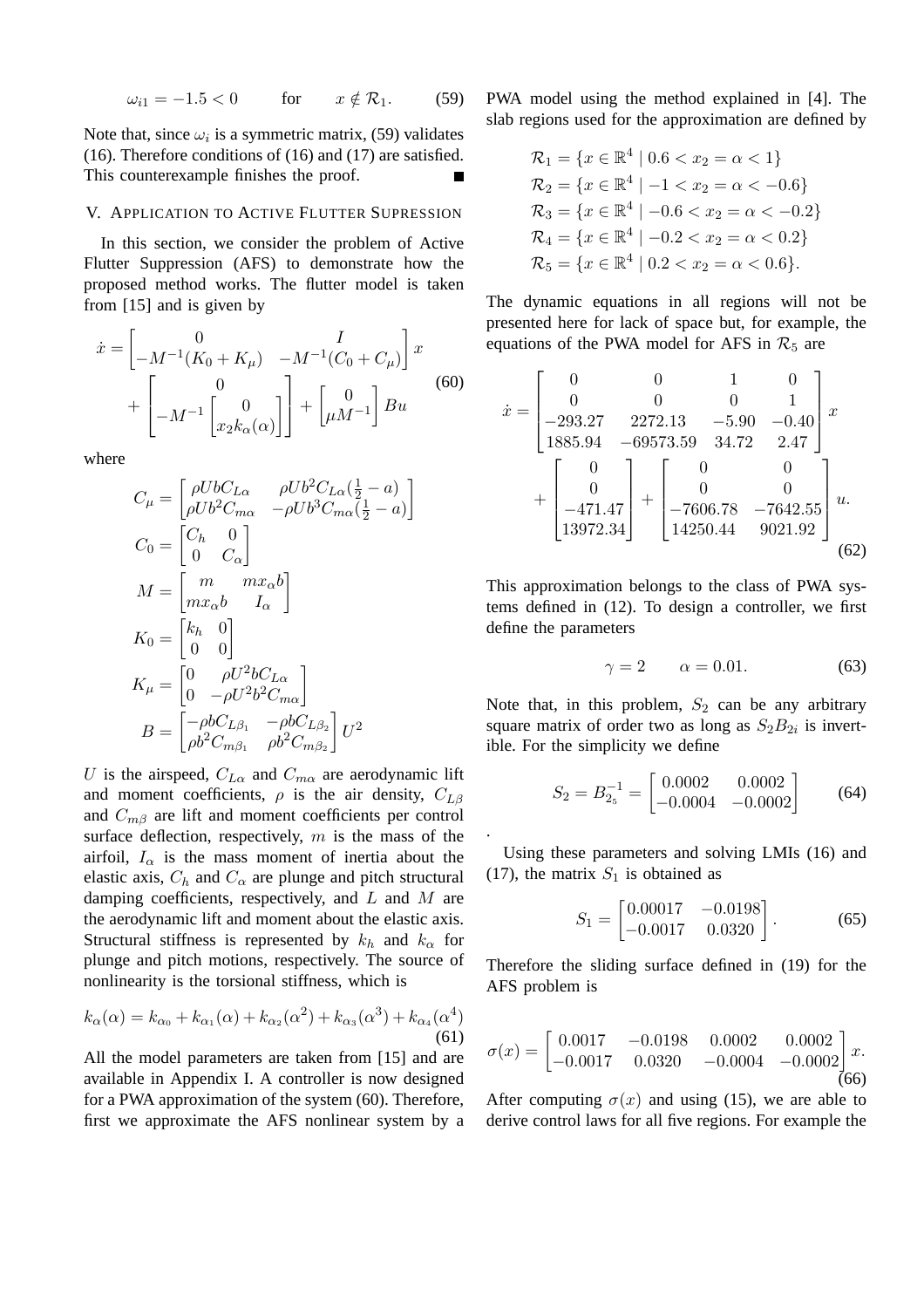

Fig. 1. AFS state variables

control input for the fifth region is

$$
u = \begin{bmatrix} -0.292 & 12.691 & -0.007 & 0.019 \\ 0.252 & -12.334 & 0.006 & -0.031 \end{bmatrix} x
$$

$$
- \gamma \frac{\begin{bmatrix} 0.0017 & -0.0198 & 0.0002 & 0.0002 \\ -0.0017 & 0.0320 & -0.0004 & -0.0002 \end{bmatrix} x}{\left\| \begin{bmatrix} 0.0017 & -0.0198 & 0.0002 & 0.0002 \\ -0.0017 & 0.0320 & -0.0004 & -0.0002 \end{bmatrix} x \right\|} + \begin{bmatrix} -2.545 \\ 2.471 \end{bmatrix}
$$
(67)

Fig. 1 shows simulation results for  $x_0$  $\begin{bmatrix} 0.15 & 0.1 & 0.5 & -0.2 \end{bmatrix}$  $[-0.2]^{T}$ as an initial condition. It can be clearly seen in the figure that flutter was effectively suppressed as desired. Fig. 2 shows the simulation results of the same AFS problem controlled by the method proposed in [11]. As one can see the simulation results in Fig. 2 shows that the designed controller by relaxation approach are not applicable in real life due to the high frequency oscillatory behavior of the state variables.

## VI. CONCLUSION

This paper proposes a novel controller design method for PWA systems. The method has two steps: the design of an attractive invariant set and the design of the controller parameters. To the best of our knowledge, all previous approaches to continuous-time PWA controller synthesis are cast as non-convex BMIs that can, in some cases, be relaxed to LMIs at the cost of adding conservatism. Therefore, since our method leads naturally to a convex LMI formulation, it holds



Fig. 2. AFS state variables

the strong potential of being less conservative than previous approaches. Furthermore, the LMIs obtained in this paper have lower dimension when compared to other methods because the dimension of the closed-loop state space is reduced. Application to active control of flutter suppression, which is considered a hard problem in aerospace control, showed the effectiveness of the approach.

#### **REFERENCES**

- [1] M. Johansson, *Piecewise linear control systems: a computational approach*. Springer Verlag, 2003, vol. 284.
- [2] A. Hassibi and S. Boyd, "Quadratic stabilization and control of piecewise-linear systems," in *American Control Conference, 1998. Proceedings of the 1998*, vol. 6. IEEE, 1998, pp. 3659–3664.
- [3] S. Pettersson, "Analysis and design of hybrid systems," Ph.D. dissertation, Chalmers University of Technology, 1999.
- [4] L. Rodrigues and J. How, "Automated control design for a piecewise-affine approximation of a class of nonlinear systems," in *American Control Conference, 2001. Proceedings of the 2001*, vol. 4. IEEE, 2001, pp. 3189–3194.
- [5] L. Rodrigues, "Stability analysis of piecewise-affine systems using controlled invariant sets," *Systems & control letters*, vol. 53, no. 2, pp. 157–169, 2004.
- [6] L. Rodrigues and S. Boyd, "Piecewise-affine state feedback for piecewise-affine slab systems using convex optimization," *Systems & Control Letters*, vol. 54, no. 9, pp. 835–853, 2005.
- [7] G. F. Jianbin Qiu, Tiejun Zhang and H. Liu, "Piecewise affine model based h-infinity static output feedback control of constrained nonlinear processes," *IET Control Theory and Applications*, vol. 4, no. 11, pp. 2315–2330, Nov. 2010.
- [8] A. Bemporad, G. Ferrari-Trecate, and M. Morari, "Observability and controllability of piecewise affine and hybrid systems," *Automatic Control, IEEE Transactions on*, vol. 45, no. 10, pp. 1864–1876, 2000.
- [9] N. Van de Wouw and A. Pavlov, "Tracking and synchronisation for a class of pwa systems," *Automatica*, vol. 44, no. 11, pp. 2909–2915, 2008.